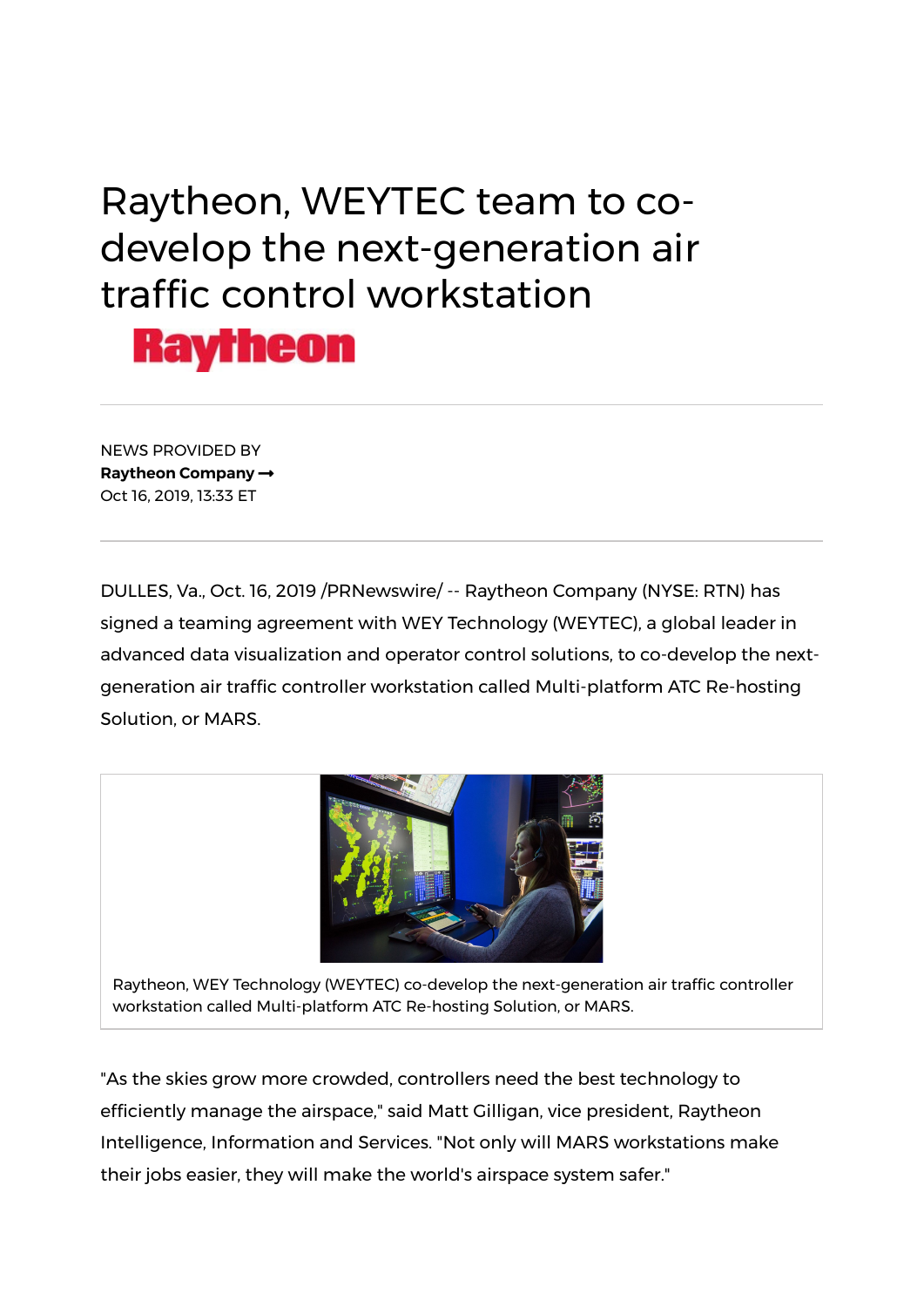Today in the U.S., air traffic controllers use Raytheon's Standard Terminal Automation Replacement System, or STARS, to provide safe and efficient aircraft spacing and sequencing guidance for more than 40,000 departing and arriving aircraft daily at both civilian and military airports.

The Raytheon-WEYTEC team aims to replace the current systems, and similar ones abroad, with advanced, modern workstations that seamlessly integrate flightcritical applications, such as surveillance, weather, flight and airport data, onto touchscreens for enhanced airspace management.

WEYTEC, a Swiss company, brings smart tech to airport command and control centers around the world through the transmission, control, distribution and display of real-time data critical to efficient flight operations.

"Our integrated keyboard, video, and mouse switch solutions are autonomous, scalable, and IP-based, which makes them ideal for complex multiscreen workplaces like those found in air traffic control management," said Armin Klingler, Chairman of the Board of WEY Group AG.

## About Raytheon

Raytheon Company, with 2018 sales of \$27 billion and 67,000 employees, is a technology and innovation leader specializing in defense, civil government and cybersecurity solutions. With a history of innovation spanning 97 years, Raytheon provides state-of-the-art electronics, mission systems integration, C5I™ products and services, sensing, effects and mission support for customers in more than 80 countries. Raytheon is headquartered in Waltham, Massachusetts. Follow us on Twitter.

## About WEY Technology

WEY Technology is a Swiss-based global information technology company with 11 branch offices worldwide and representation in more than 45 countries with local business partners.

WEYTEC solutions transmit, control, distribute and display real-time data in command centers, control rooms and trading floors around the world. WEYTEC